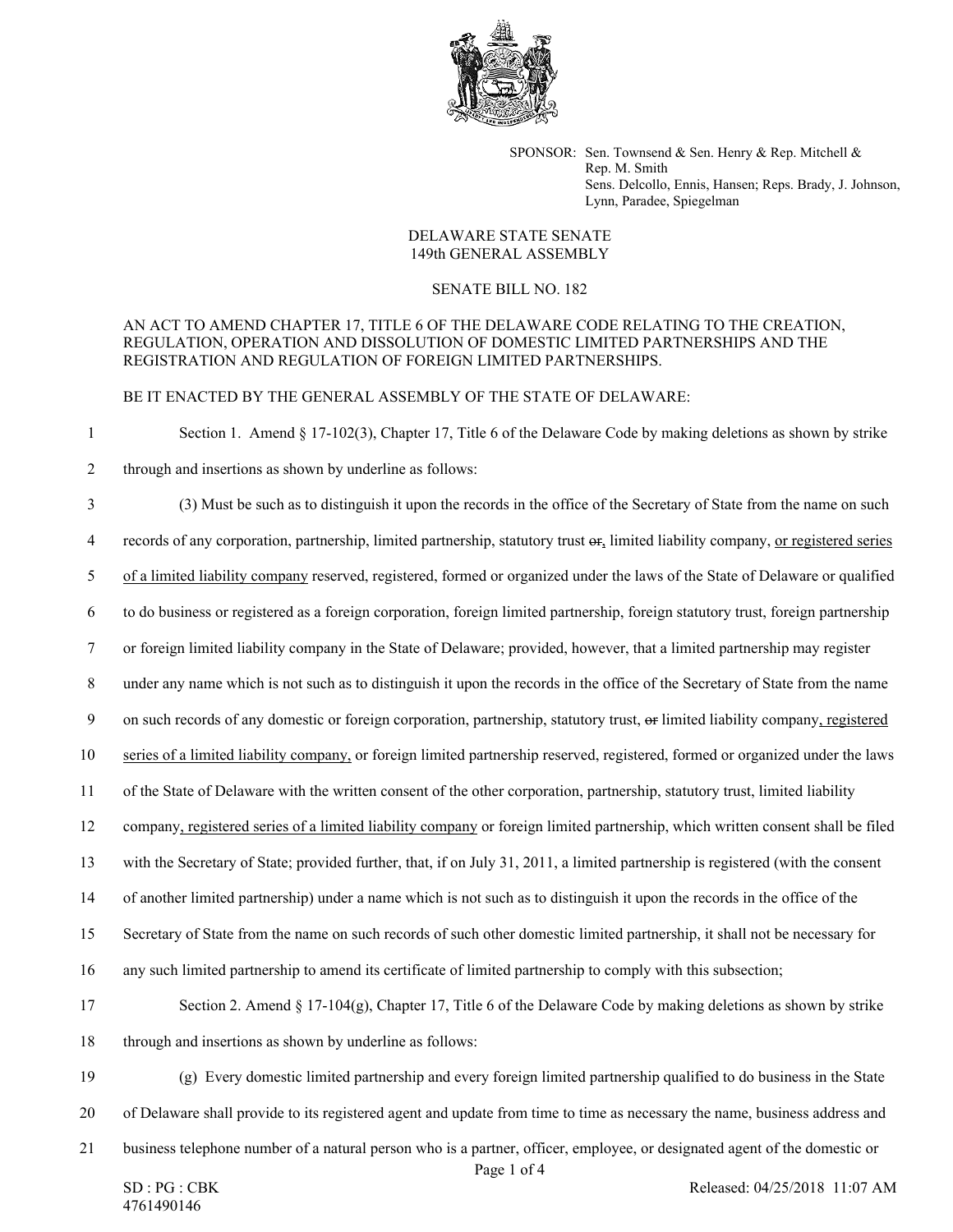Page 2 of 4 22 foreign limited partnership who is then authorized to receive communications from the registered agent. Such person shall 23 be deemed the communications contact for the domestic or foreign limited partnership. A domestic limited partnership, 24 upon receipt of a request by the communications contact delivered in writing or by electronic transmission, shall provide 25 the communications contact with the name, business address, and business telephone number of a natural person who has 26 access to the record required to be maintained pursuant to  $\S 17-305(g)$  of this title. Every registered agent shall retain (in 27 paper or electronic form) the above information concerning the current communications contact for each domestic limited 28 partnership and each foreign limited partnership for which he, she, or it serves as registered agent. If the domestic or foreign 29 limited partnership fails to provide the registered agent with a current communications contact, the registered agent may 30 resign as the registered agent for such domestic or foreign limited partnership pursuant to this section. For purposes of this 31 subsection, the term "electronic transmission" means any form of communication not directly involving the physical 32 transmission of paper, including the use of, or participation in, 1 or more electronic networks or databases (including 1 or 33 more distributed electronic networks or databases), that creates a record that may be retained, retrieved and reviewed by a 34 recipient thereof and that may be directly reproduced in paper form by such a recipient through an automated process. 35 Section 3. Amend § 17-213(b), Chapter 17, Title 6 of the Delaware Code by making deletions as shown by strike 36 though and insertions as shown by underline as follows: 37 (b) In lieu of filing a certificate of correction, a certificate may be corrected by filing with the Secretary of State a 38 corrected certificate which shall be executed and filed as if the corrected certificate were the certificate being corrected, and 39 a fee equal to the fee payable to the Secretary of State if the certificate being corrected were then being filed for a certificate 40 of correction as prescribed by § 17-1107 of this title shall be paid to and collected by the Secretary of State for the use of 41 the State of Delaware in connection with the filing of the corrected certificate. The corrected certificate shall be specifically 42 designated as such in its heading, shall specify the inaccuracy or defect to be corrected and shall set forth the entire 43 certificate in corrected form. A certificate corrected in accordance with this section shall be effective as of the date the 44 original certificate was filed except as to those persons who are substantially and adversely affected by the correction and, 45 as to those persons, the certificate as corrected shall be effective from the filing date. 46 Section 4. Amend § 17-302(e), Chapter 17, Title 6 of the Delaware Code by making deletions as shown by strike 47 through and insertions as shown by underline as follows: 48 (e) Unless otherwise provided in a partnership agreement, meetings of limited partners may be held by means of 49 conference telephone or other communications equipment by means of which all persons participating in the meeting can 50 hear each other, and participation in a meeting pursuant to this subsection shall constitute presence in person at the meeting. 51 Unless otherwise provided in a partnership agreement, on any matter that is to be voted on, consented to or approved by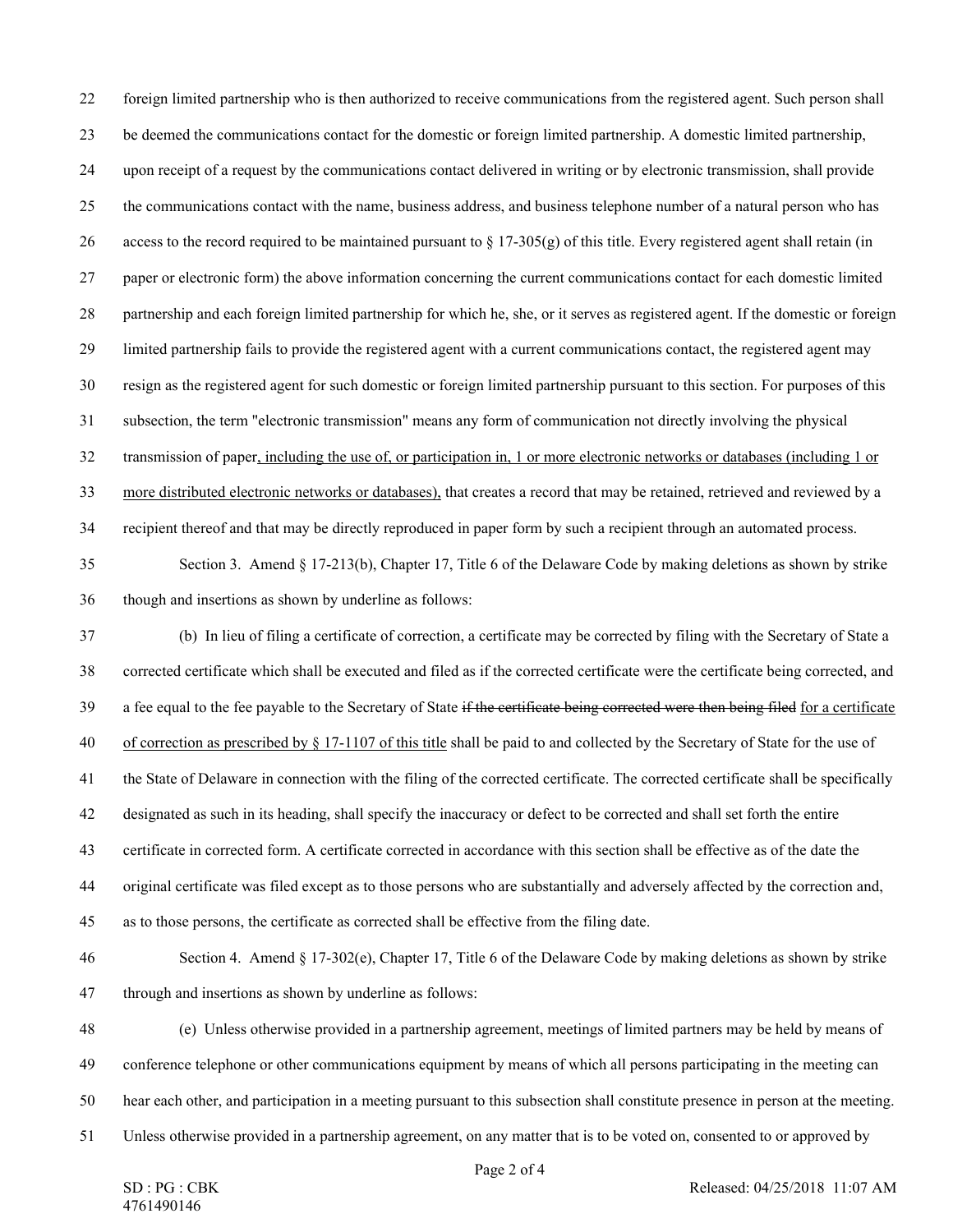Page 3 of 4 52 limited partners, the limited partners may take such action without a meeting, without prior notice and without a vote if 53 consented to or approved, in writing, by electronic transmission or by any other means permitted by law, by limited 54 partners having not less than the minimum number of votes that would be necessary to authorize or take such action at a 55 meeting at which all limited partners entitled to vote thereon were present and voted. Unless otherwise provided in a 56 partnership agreement, if a person (whether or not then a limited partner) consenting as a limited partner to any matter 57 provides that such consent will be effective at a future time (including a time determined upon the happening of an event), 58 then such person shall be deemed to have consented as a limited partner at such future time so long as such person is then a 59 limited partner. Unless otherwise provided in a partnership agreement, on any matter that is to be voted on by limited 60 partners, the limited partners may vote in person or by proxy, and such proxy may be granted in writing, by means of 61 electronic transmission or as otherwise permitted by applicable law. Unless otherwise provided in a partnership agreement, 62 a consent transmitted by electronic transmission by a limited partner or by a person or persons authorized to act for a 63 limited partner shall be deemed to be written and signed for purposes of this subsection. For purposes of this subsection, the 64 term "electronic transmission" means any form of communication not directly involving the physical transmission of paper, 65 including the use of, or participation in, 1 or more electronic networks or databases (including 1 or more distributed 66 electronic networks or databases), that creates a record that may be retained, retrieved and reviewed by a recipient thereof 67 and that may be directly reproduced in paper form by such a recipient through an automated process. 68 Section 5. Amend § 17-305(c) of Chapter 17, Title 6 of the Delaware Code by making deletions as shown by 69 strike through and insertions as shown by underline as follows: 70 (c) A limited partnership may maintain its records in other than a written form, including on, by means of, or in 71 the form of any information storage device, method, or 1 or more electronic networks or databases (including 1 or more 72 distributed electronic networks or databases), if such form is capable of conversion into written form within a reasonable 73 time. 74 Section 6. Amend § 17-405(d) of Chapter 17, Title 6 of the Delaware Code by making deletions as shown by 75 strike through and insertions as shown by underline as follows: 76 (d) Unless otherwise provided in a partnership agreement, meetings of general partners may be held by means of 77 conference telephone or other communications equipment by means of which all persons participating in the meeting can 78 hear each other, and participation in a meeting pursuant to this subsection shall constitute presence in person at the meeting. 79 Unless otherwise provided in a partnership agreement, on any matter that is to be voted on, consented to or approved by 80 general partners, the general partners may take such action without a meeting, without prior notice and without a vote if 81 consented to or approved, in writing, by electronic transmission or by any other means permitted by law, by general